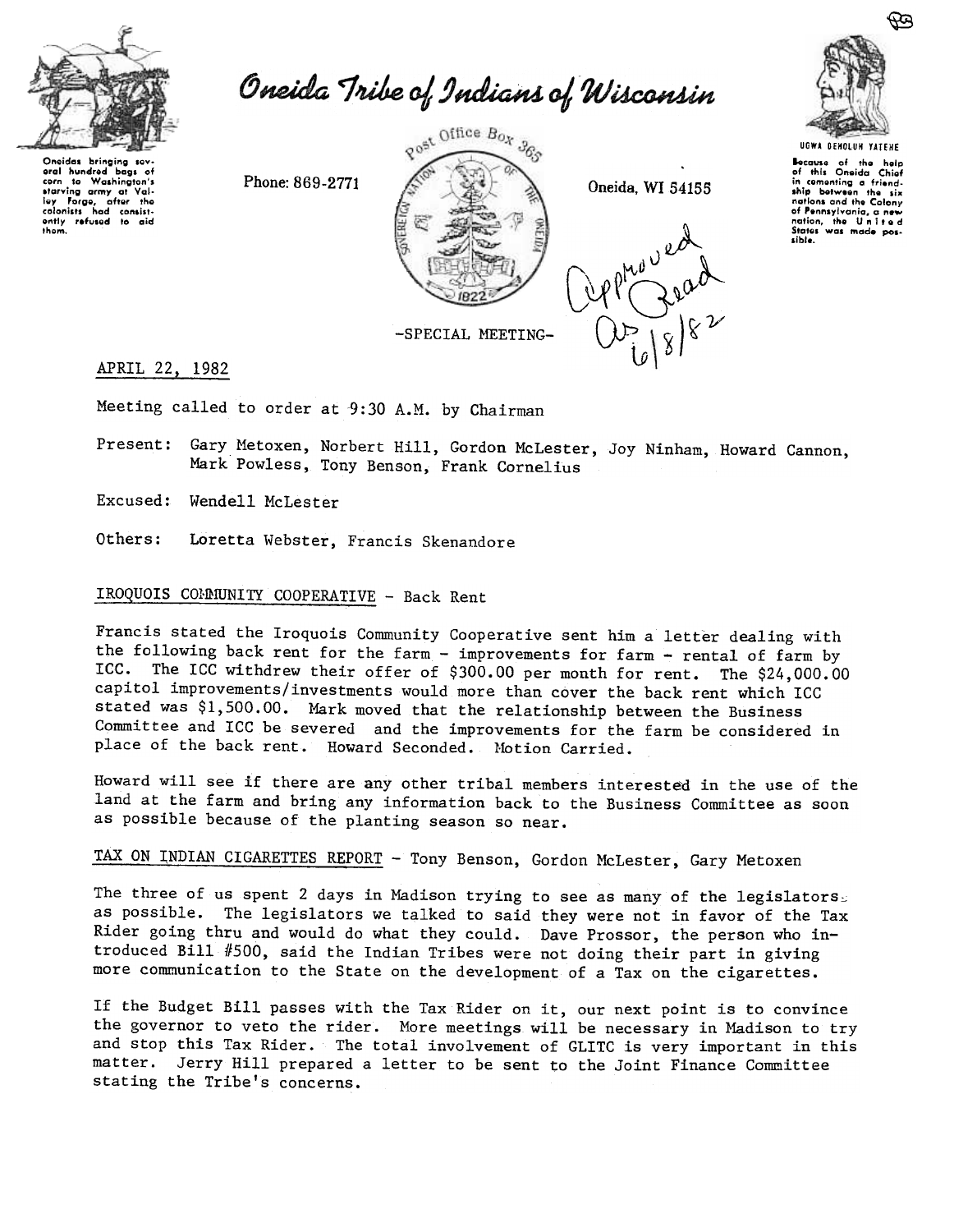Oneida Tribe Of Indians Of Wisconsin Special Meeting - April 22, 1982 Page 2

The Oneida Tribe has met with legislators this past year to try and resolve this important matter. The help from the-cigarette sales to meet economic needs of Indian people on the Reservation cannot be looked at lightly. The Oneida Tribal government strongly urges the members of the Joint Finance Committee to withdraw this controversial proposal from their emergency budget consideration at this time and allow the negotiating process to continue.

#### CODE OF ETHICAL RELATIONSHIPS FOR THE BUSINESS COMMITTEE

#### I: THE ETHIC OF RESPONSIBILITY - TO ELICIT TRUST

The members of the Business Committee must be self governing if they are to be responsible. They will know the limits of their performance to those services which elicit trust from the individuals and society whom they serve.

COMMITMENT TO THE TRIBAL MISSION - PURPOSES AND GOALS

The members of the Board have a mission in common to implement programs and activities essential to the fulfillment of responsible individual interests and goals, and the general welfare of the tribe.

### COMMITMENT TO BE RESPONSIBLE

The members of the Business Committee are committed to cause the best possible decisions to be made. The quality of responsible decisions, actions and performance is in proportion to the contributing competence and skill of Board Members.

#### COMMITMENT TO A PROFESSION

The members of the Business Committee, associated with those who by their deeds and words, honor the "ethic of responsibility" and cause those "who would knowingly or unknowingly do harm" to be identified and counseled. The profession shall provide not only the standard to judge competence but the means to acquire it.

#### V: COMMITMENT TO SERVE OTHERS ABOVE SELF

The members of the Business Committee are committed to serve the Tribe and are dedicated to improving the status and conditions of mankind by serving others first. The professional trusts that those who are benefited will reciprocate appropriately.

Gary put together the first draft of the Code and gave this to the Business Committee. After discussion on the 5 principle's, Gary will make a second draft of the Code. No action at this time.

#### SALESPERSON FOR THE ARTS & CRAFTS

A request was made to post the job for a Salesperson in Arts & Crafts. Norber moved to approve. Joy Seconded. Motion Carried.